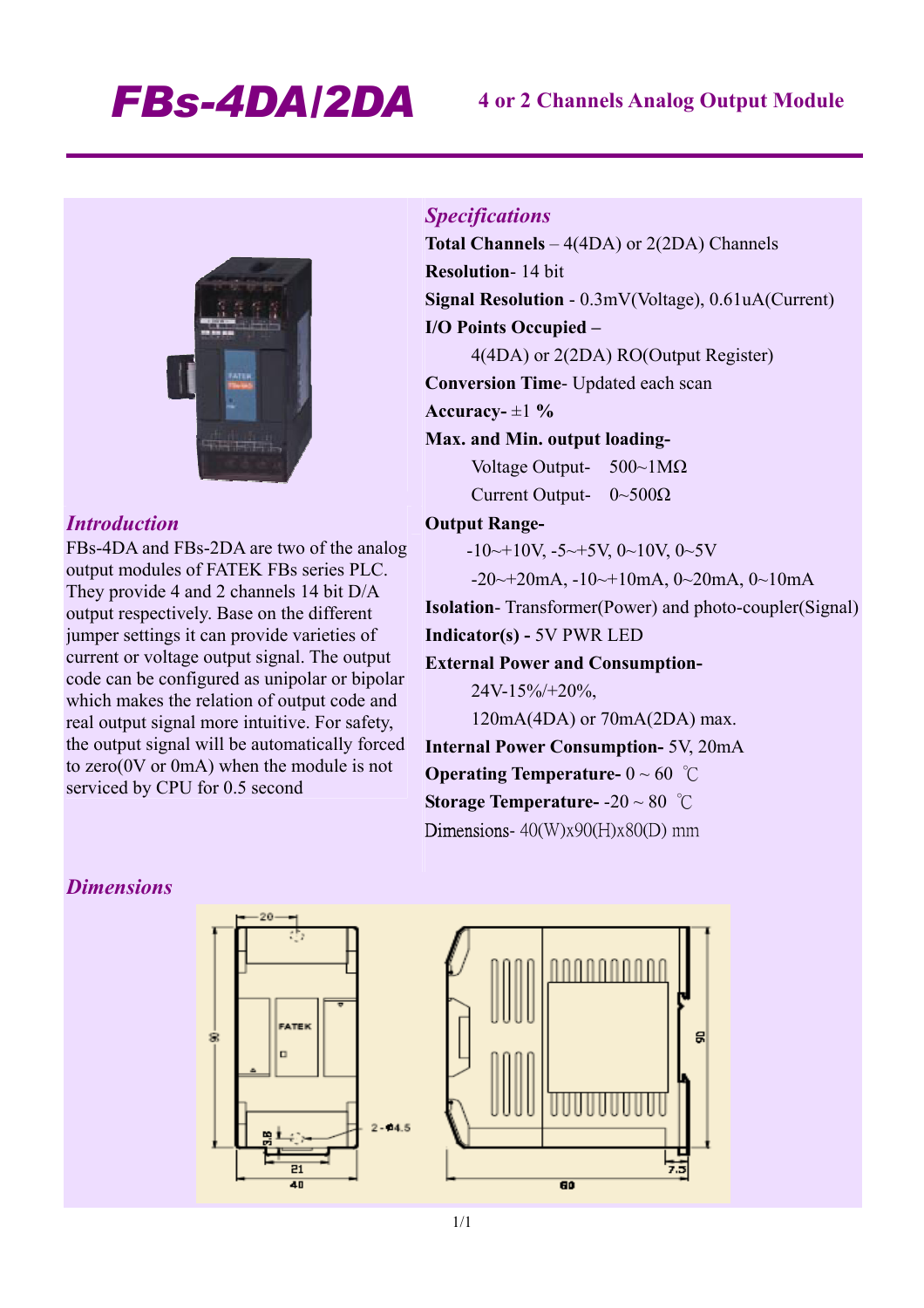

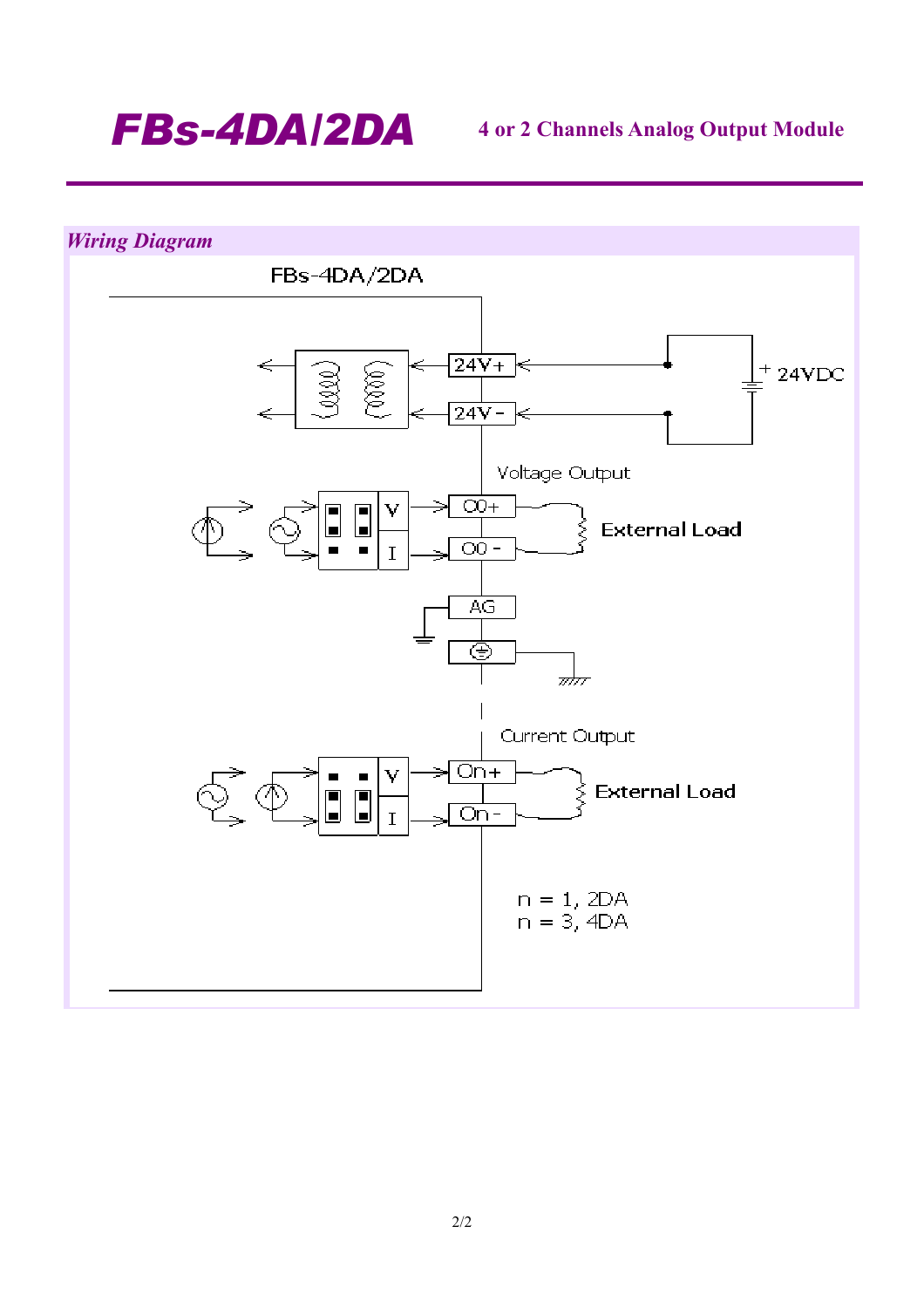# *Jumper Setup*

# *Output Code Format Selection*

There are two formats of output code can be selected, one is Unipolar and the other is Bipolar. The range of the Unipolar code value is 0~16383 while the Bipolar is –8192~8191. The extreme two ends of the code value corresponding to the minimal and maximal analog output level respectively. For example, if the analog signal is set to  $-10V \rightarrow +10V$  range, for the same code value 0, the Bipolar code will result 0V output, while the Unipolar code will result –10V output, for the code value 8191, the Bipolar code will result 10V output, while the Unipolar code will result 0V output.

| <b>Code Format</b> | Range              | <b>JP1 Setting</b> |
|--------------------|--------------------|--------------------|
| <b>Bipolar</b>     | $-8192 \sim +8191$ | B                  |
| Unipolar           | $0 \sim 16383$     | U<br>B             |

# *Output Signal Type Selection*

The output signal type of each channel can be set individually. There are two jumpers for each channel to control the output signal type. The corresponding jumpers for each channel are shown at below: